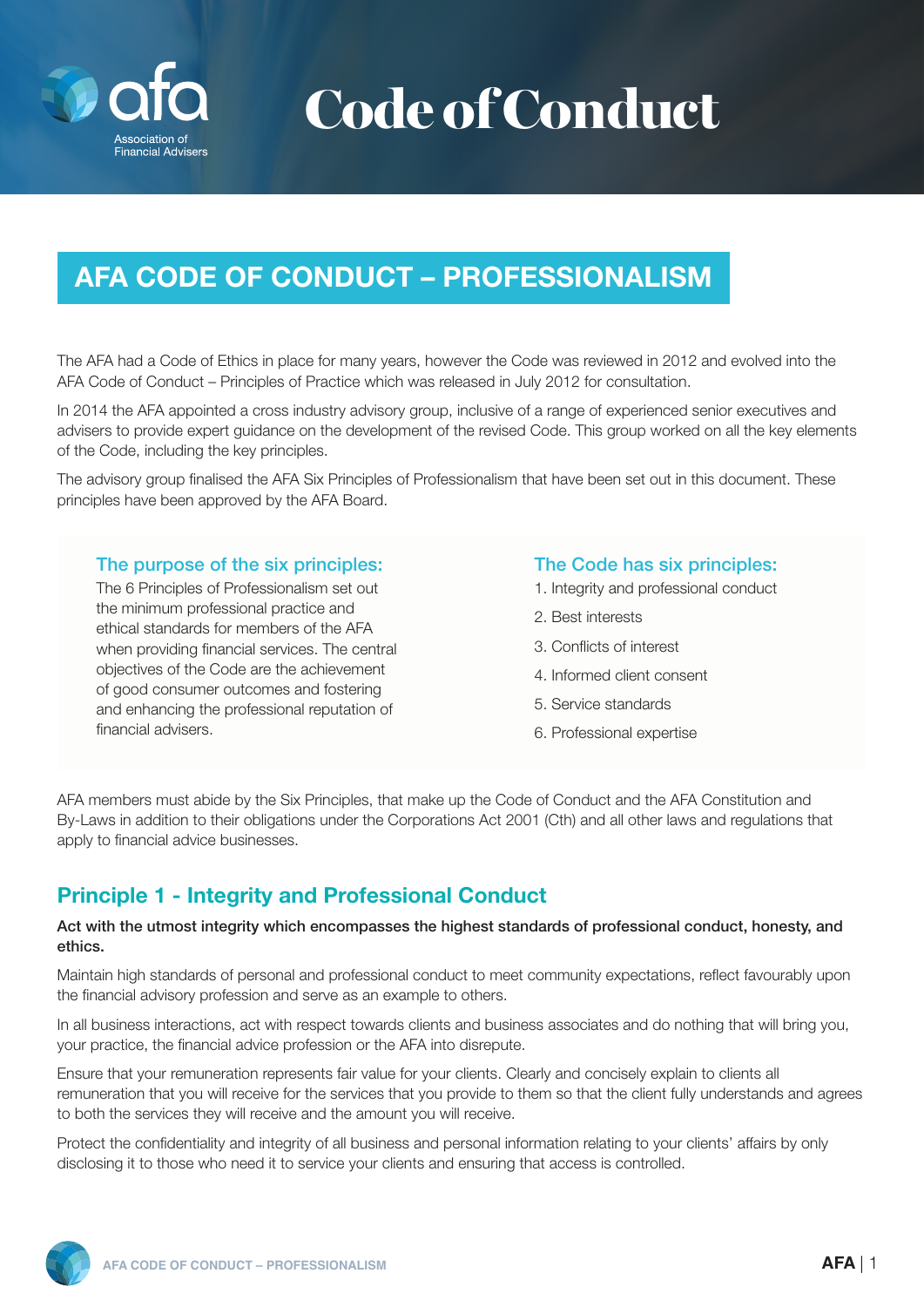## Principle 2 - Best Interests

#### Act in the best interests of your clients in seeking to extend and secure their financial wellbeing.

As a trusted professional, you owe a duty of care to your clients and must act at all times in your clients' best interests.

You must comply with both the letter and the spirit of the law.

Develop strong relationships with your clients, based upon genuine understanding of their needs and objectives.

Commit to pursuit of the necessary interpersonal skills to use emotional intelligence effectively in client interactions to complement your technical knowledge (including strong listening skills and the ability to demonstrate empathy and care).

In relation to specific recommendations to replace an existing product, ensure that you can demonstrate that there is an appreciable net benefit for the client.

## Principle 3 - Conflicts of Interest

#### Do not allow conflicts of interest to influence your actions inappropriately. Always place the client's interests before your interests.

Conflicts must be identified and then either managed appropriately or avoided, to ensure that the client's interests are placed ahead of your interests or those of any person associated with you. This is a continuing obligation.

Be very clear whom you represent and in whose interests you are advising, particularly when advising more than one person.

## Principle 4 - Informed Client Consent

#### Educate your clients in financial matters and help them to understand the decisions that they are making.

Accurately and honestly present all the information that is essential to clients' decision-making to assist them to exercise clear and informed choice in their financial decisions.

This includes taking all reasonable steps to educate your clients about their present and future financial needs. It also requires that the risks, implications and potential consequences of their decisions are explained to clients.

## Principle 5 - Service Standards

#### Provide professional service that is aligned to your clients' circumstances and your agreements with them.

Offer service levels that are appropriate for your clients' circumstances. Be timely and efficient in delivering the services you have agreed to provide.

Be a professional, proactive and responsive advocate for your client's interests with product providers and others where required.

## Principle 6 - Professional Expertise

#### Strive to achieve high standards of professional expertise by maintaining and improving your knowledge and skills, and those of your staff.

Always meet and seek to exceed the minimum training standards via a combination of qualifications, designations and ongoing professional development.

Ensure that you and your staff only provide advice in areas where you are qualified, authorised and skilled. Where you become aware of a client need that you are unable to provide advice on, ensure that you make your client aware of the issue and discuss options to refer the client to a suitable professional.

Provide appropriate training, guidance and supervision to your staff to ensure that they are aware of their professional obligations when dealing with clients and have the capability to act accordingly.